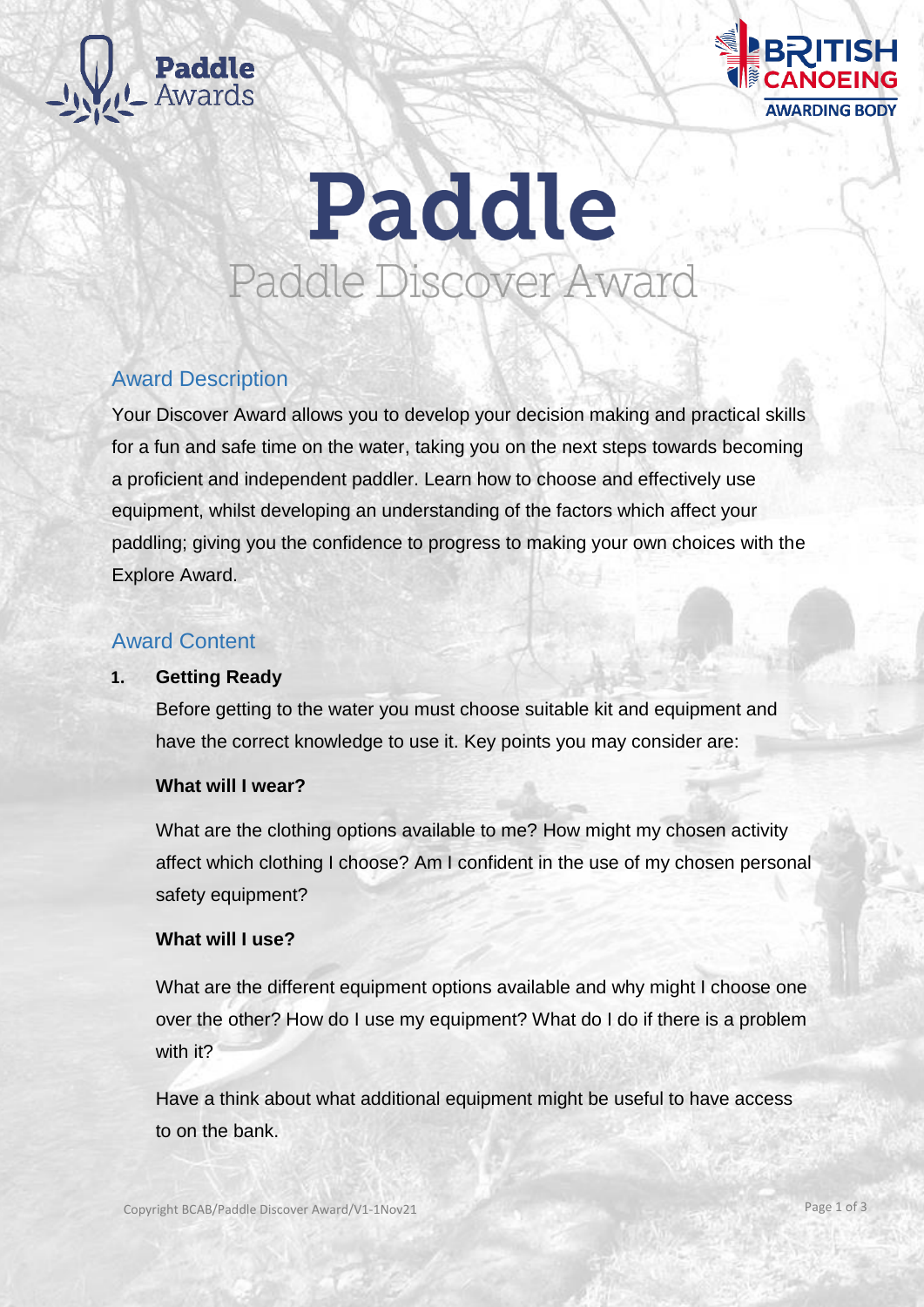



# **2. At the Venue**

When heading to the water you should have an understanding of your chosen location and how you will access it. Key factors to consider include the type of water, the weather and features of the location you choose.

You can take each of these factors into consideration and ask yourself some questions to ensure the correct decisions are made.

**Factor:** Type of water

**I may need to know:** Am I on moving or still water? What are the current water levels? What difference will this make to my session? Where can I go and are there restricted areas? Why might those limits be in place?

#### **Factor:** Weather

**What I might observe:** What is the weather forecast for the time I am on the water? How might the wind speed and direction affect me?

# **Factor:** Accessing the water

**I may need to know:** Where are the best access points to the water and what makes them suitable? How I can minimise damage to the bank when getting on? What are the best techniques to lift and carry my chosen craft? Are any aids available to help me get it on and off the water?

# **3. On the Water**

When on the water you should be in control and aware of your surroundings and other users. Key skills to achieve control include staying relaxed and understanding how to move your craft.

# **Consideration:** Other users

**I may need to know:** Who, or what else, will be on the water? What is the etiquette around fellow water users? How can I minimise disturbance to wildlife?